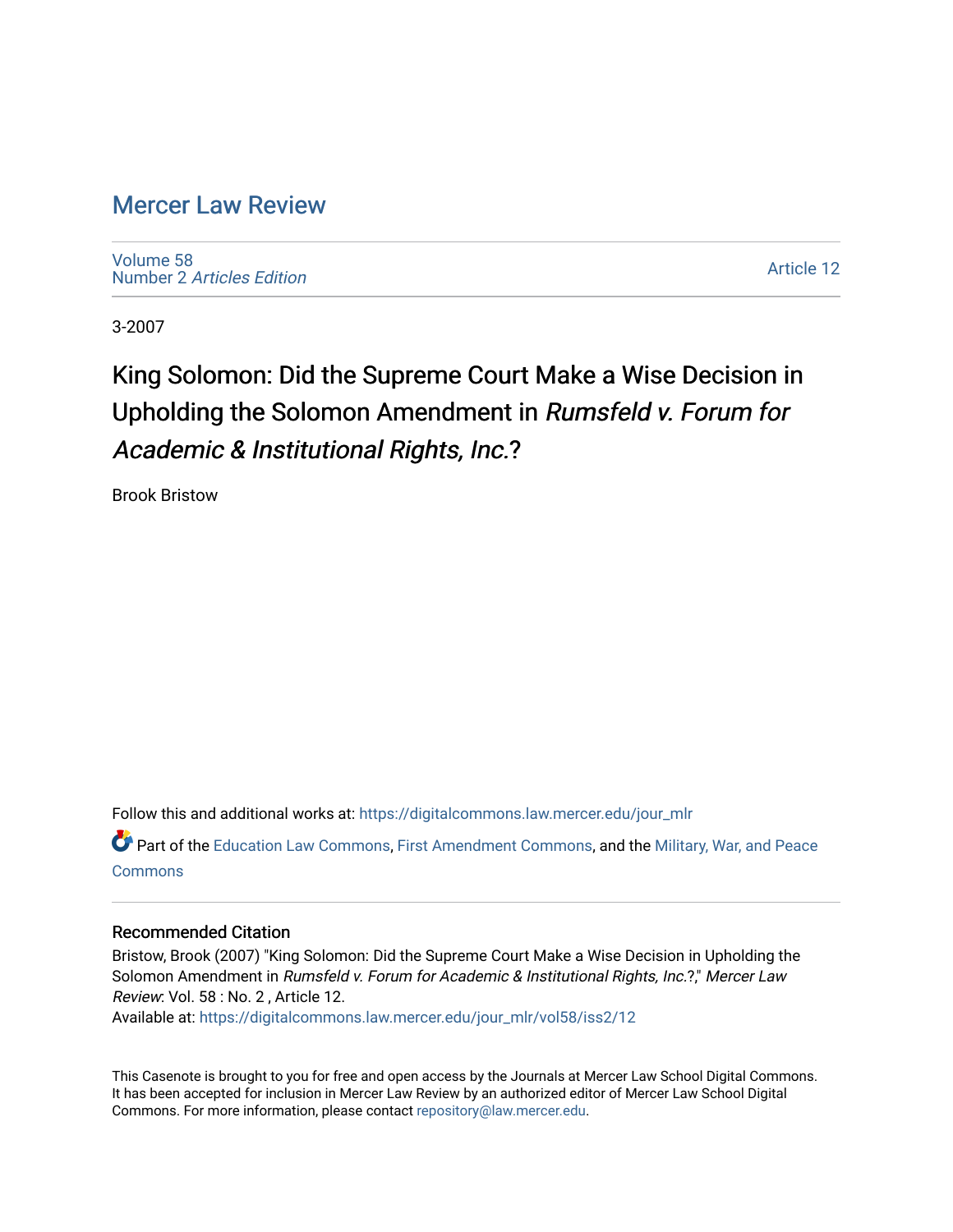# **Casenote**

## **King Solomon: Did the Supreme Court Make a Wise Decision in Upholding the Solomon Amendment in** *Rumsfeld v. Forum for Academic & Institutional Rights, Inc.?*

In a unanimous decision in *Rumsfeld v. Forum for Academic & Institutional Rights, Inc.,'* the United States Supreme Court upheld the constitutionality of the Solomon Amendment.<sup>2</sup> The Court ruled that under the Solomon Amendment, military recruiters must be given the same access as nonmilitary recruiters on university campuses.<sup>3</sup> The Court's holding clarified three First Amendment<sup>4</sup> tangential freedom issues: (1) what is and what is not expressive conduct; (2) what constitutes compelled speech; and **(3)** what is meant by expressive association.

**<sup>1.</sup>** 126 S. Ct. 1297, 1301 (2006) (Roberts, **C.J.,** delivered the opinion of the Court, in which all the other Justices joined, except Alito, J., who took no part in the consideration or decision of the case).

<sup>2.</sup> *Id.* at 1313; 10 U.S.C. § 983 (2000 & Supp. III 2003).

<sup>3.</sup> *Forum for Academic & Institutional Rights,* 126 S. Ct. at 1306.

<sup>4.</sup> U.S. **CONST.** amend I.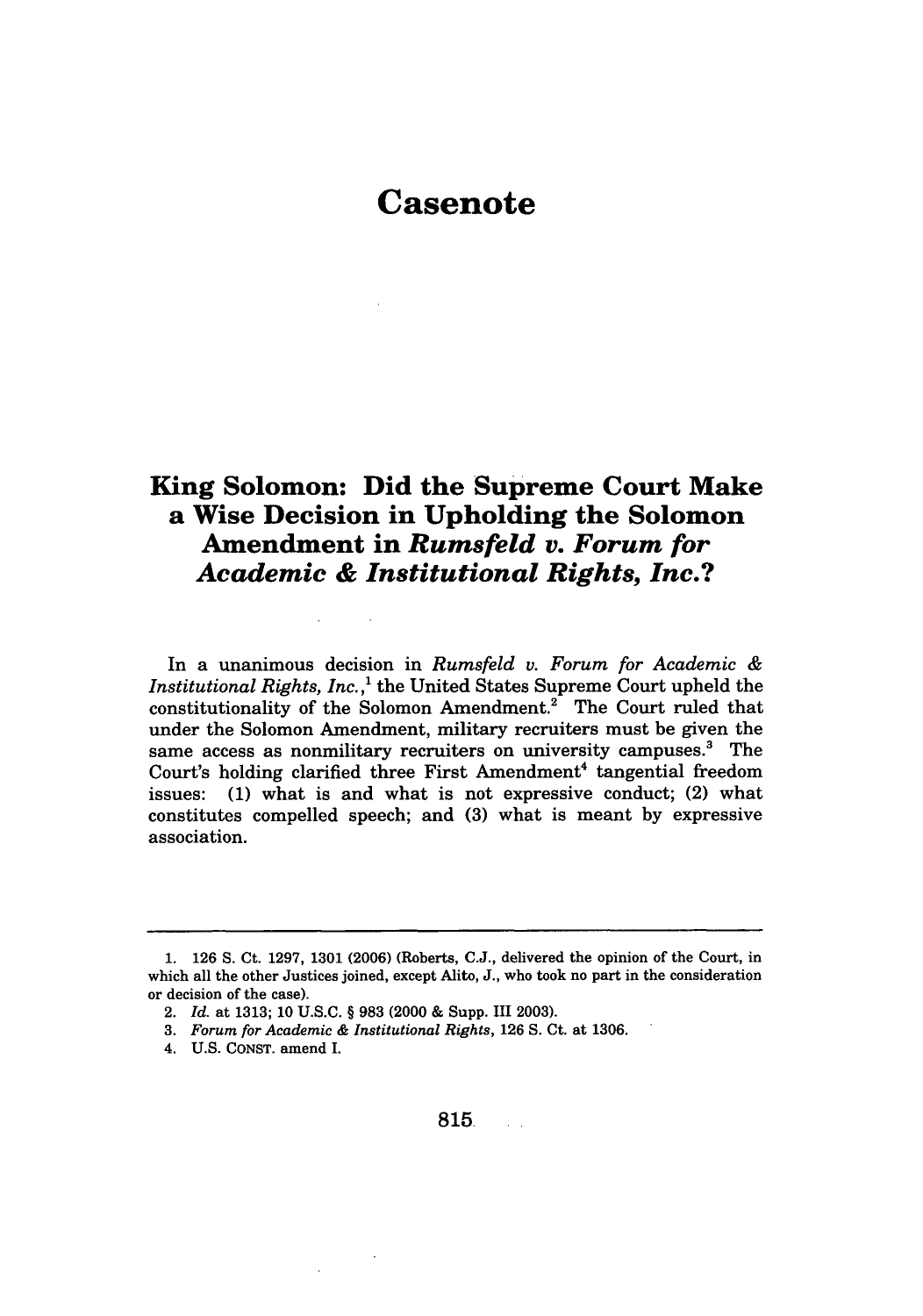#### I. FACTUAL **BACKGROUND**

In pursuit of their mission to "promote free thought and [to] inculcate principles of justice, law schools across the country have sought to create supportive, inclusive, and tolerant learning environments for their students."<sup>5</sup> To create and maintain this environment, the Association of American Law Schools **("AALS")** and its member schools believe that discrimination, in any form, cannot and should not, be tolerated. $6$  "As part of this effort to eliminate discrimination in legal education, **AALS** has required its members to avoid discrimination on the basis of race or color since **1951,** and on the basis of sex since **1970."'** In addition, starting in the 1970s, numerous law schools across the country began to prohibit discrimination on the basis of sexual orientation. Because this trend grew in the ensuing years, in **1990** the **AALS** amended its bylaws to require all member schools to include sexual orientation in their nondiscrimination policies.' Today, all **AALS** members have policies that "ban discrimination on the basis of race, national origin, gender, religion, age, disability, veteran status-and sexual orientation."<sup>9</sup>

Because there is no longer a draft in the United States, Congress requires the military to "conduct intensive recruiting campaigns" to encourage military enlistments.<sup>10</sup> Today, the military recruits throughout the country at numerous colleges and universities in order to satisfy its needs-law schools included. In spite of the military's recruiting efforts, in **1993** Congress passed the "Don't Ask, Don't Tell, Don't Pursue Policy."<sup>11</sup> Commonly referred to as "Don't Ask, Don't Tell," this law provides that the military may discharge any service member who "engaged in, attempted to engage in, or solicited another to engage in a homosexual act" or "stated that he or she is a homosexual."<sup>12</sup> As a consequence of the enactment of "Don't Ask, Don't Tell," the military has not been able to comply with the nondiscrimination policies of **AALS** law schools, and as such, many law schools effectively banned military

**<sup>5.</sup>** Brief for **AALS** as **Amici** Curiae Supporting Respondents at 2, Rumsfeld v. Forum for Academic **&** Institutional Rights, Inc., **126 S.** Ct. **1297 (2006)** (No. 04-1152).

*<sup>6.</sup> Id.*

**<sup>7.</sup>** *Id.*

**<sup>8.</sup>** *Id.* at 4.

**<sup>9.</sup>** Brief for American Association of University Professors as Amici Curiae Supporting Respondents at **9,** Forum *for Academic & Institutional Rights, Inc.,* **126 S.** Ct. **1297** (No. 04-1152).

**<sup>10. 10</sup> U.S.C. §** 503(a)(1) (2000).

**<sup>11.</sup>** National Defense Authorization Act for Fiscal Year 1994, Pub. L. No. **103-160, §** 571(a)(1), **107** Stat. 1547, **1670 (1993)** (codified as amended at **10 U.S.C. § 654(b)** (2000)).

<sup>12.</sup> **10 U.S.C. § 654(b)** (2000).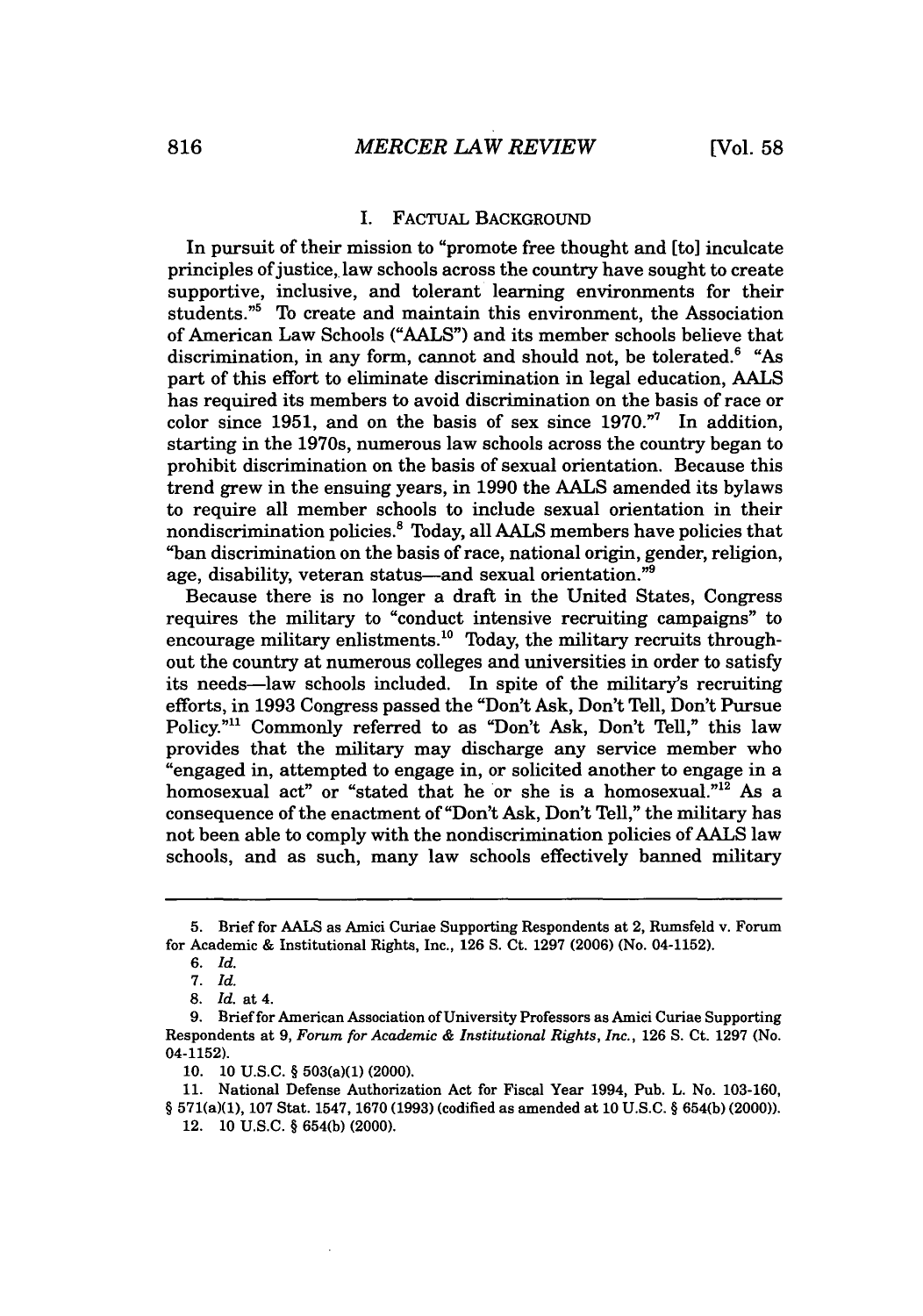recruiters from on-campus recruiting.<sup>13</sup> In direct response to these actions, in 1994 Congress enacted the Solomon Amendment, which at the time, specified that "[n]o funds available to the Department of Defense may be provided **...** to any institution of higher education that has a policy of denying, or which effectively prevents, the Secretary of Defense from obtaining for military recruiting purposes ... entry to campuses or access to students on campuses."<sup>14</sup> During debate on the legislation, Representative Solomon described the need for the Amendment as necessary because "'[riecruiting is the key to our all-volunteer military forces .... Recruiters have been able to enlist such promising volunteers ... by going into high schools and colleges and informing young people of the increased opportunities that a military tour or career can provide.'"<sup>15</sup>

The Forum for Academic & Institutional Rights, Inc. ("FAIR") is an association composed of various law schools and law faculties that have all adopted antidiscrimination policies that include sexual orientation.<sup>16</sup> The organization's mission is to "'promote academic freedom, support educational institutions in opposing discrimination and vindicate the rights of institutions of higher education.'"'' In 2003 FAIR sought a preliminary injunction against the enforcement of the unamended version of the Solomon Amendment. FAIR claimed that the First Amendment rights of speech and association of its member law schools had been violated. The district court denied the preliminary injunction because FAIR had failed to establish a likelihood of success on the merits. The court's decision was based in part on its conclusion that military recruiting is conduct, not speech. $^{18}$  More specifically, the district court found that the "inclusion 'of an unwanted periodic visitor' did not 'significantly affect the law schools' ability to express their particular message or viewpoint.'"<sup>19</sup>

However, in rejecting FAIR's First Amendment claims, the district court expressed concern over the Department of Defense's **("DOD")** assertion that the Solomon Amendment requires law schools to give military recruiters the same access that all other recruiters receive.<sup>20</sup>

20. *Id.*

**<sup>13.</sup>** Brief for **AALS,** *supra* note **5,** at **6-7.**

<sup>14.</sup> *Id.;* Brief for Petitioner at **3,** *Forum for Academic & Institutional Rights,* **126 S.** Ct. **1297** (No. 04-1152) (quoting National Defense Authorization Act for Fiscal Year **1995,** Pub. L. No. **103-337,** § **558, 108** Stat. **2776).**

**<sup>15.</sup>** Brief for Petitioner, *supra* note 14, at 4 (quoting 142 **CONG.** REC. **16,860 (1996)).**

**<sup>16.</sup>** *Forum for Academic & Institutional Rights, Inc.,* **126 S.** Ct. at **1302.**

**<sup>17.</sup>** *Id.*

**<sup>18.</sup>** *Id.* at **1303.**

**<sup>19.</sup>** Id.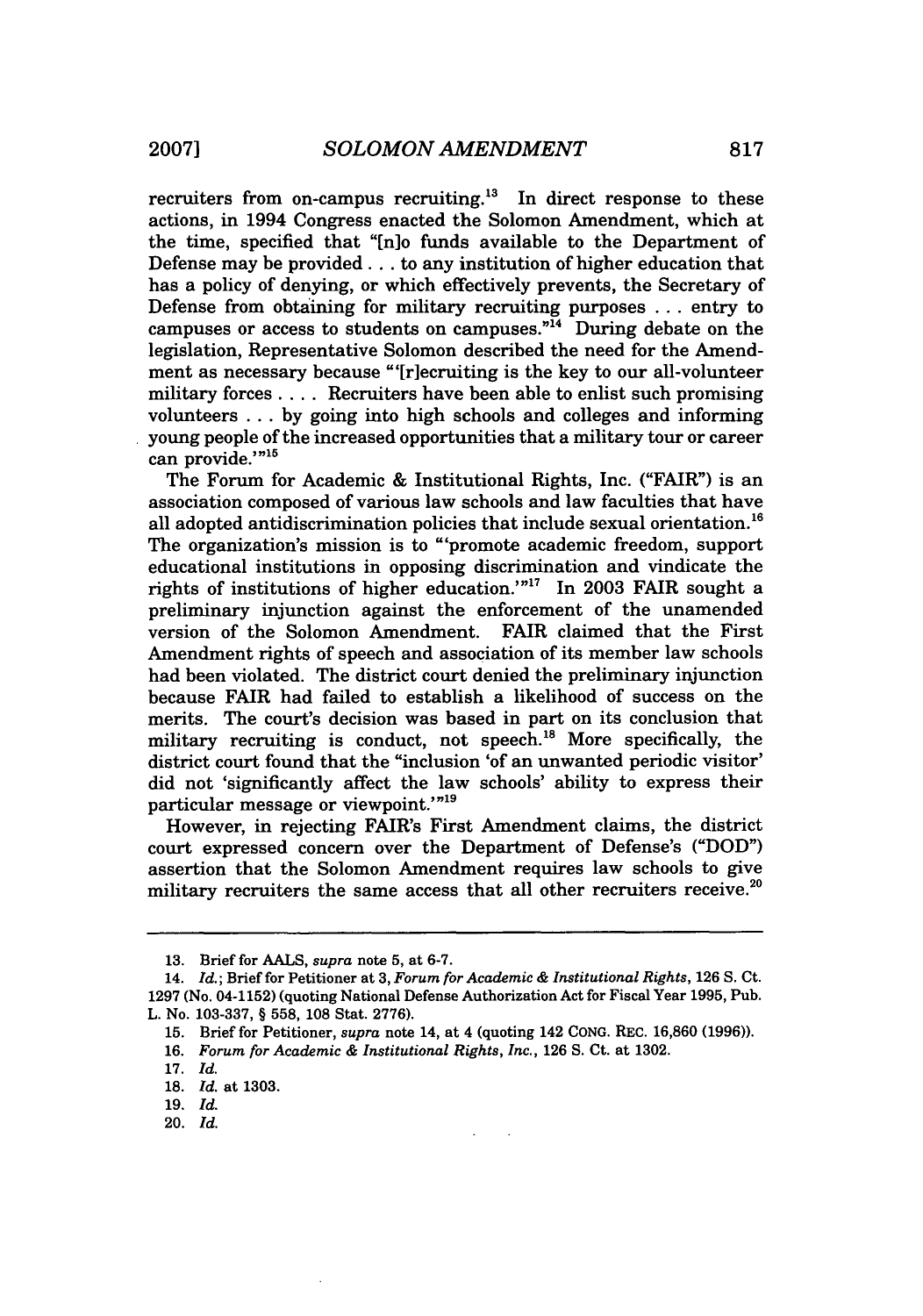In response to this concern, Congress amended the Solomon Amendment in 2004 to codify the DOD's interpretation that law schools must "'provide military recruiters access to students that is at least equal in quality and scope to the access provided other potential employers. $1^{n21}$ The amendment now withholds "federal funds from institutions that did not afford equal access. $"^{22}$  This new statutory provision requires the career services offices of law schools to distribute recruiting catalogues, post iob bulletins, make appointments for students, and allow military recruiters to attend job fairs.<sup>23</sup>

Today, the Solomon Amendment provides in pertinent part:

(b) Denial of funds for preventing military recruiting on campus. No funds described in subsection (d)(2) may be provided by contract or by grant to an institution of higher education (including any subelement of such institution) if the Secretary of Defense determines that that institution (or any subelement of that institution) has a policy or practice (regardless of when implemented) that either prohibits, or in effect prevents-

**(1)** the Secretary of a military department or Secretary of Homeland Security from gaining access to campuses, or access to students **...** on campuses, for purposes of military recruiting... ; or

(2) access by military recruiters for purposes of military recruiting to... information pertaining to students... enrolled at that institution (or any subelement of that institution). $^{24}$ 

FAIR appealed the decision of the district court on the grounds that the newly amended Solomon Amendment was unconstitutional for the same reasons that the previous version was unconstitutional.<sup>25</sup> The Third Circuit Court of Appeals reversed and remanded, ordering the district court to issue the preliminary injunction against the enforcement of the Solomon Amendment.<sup>26</sup> The Third Circuit held that the Solomon Amendment was unconstitutional in that it violated the unconstitutional conditions doctrine "because it forced a law school to choose between surrendering First Amendment rights and losing federal funding for its university."<sup>27</sup>

<sup>21.</sup> *Id.* at 1303-04.

<sup>22.</sup> Brief for Petitioner, *supra* note 14, at 5-6.

<sup>23.</sup> Brief for Respondent at 1, *Forum for Academic & Institutional Rights, Inc.,* 126 S. Ct. 1297 (No. 04-1152).

<sup>24. 10</sup> U.S.C. § 983(b) (2000 & Supp. III 2003).

<sup>25.</sup> *Forum for Academic & Institutional Rights, Inc.,* 126 S. Ct. at 1304.

<sup>26.</sup> *Id.*

<sup>27.</sup> *Id.*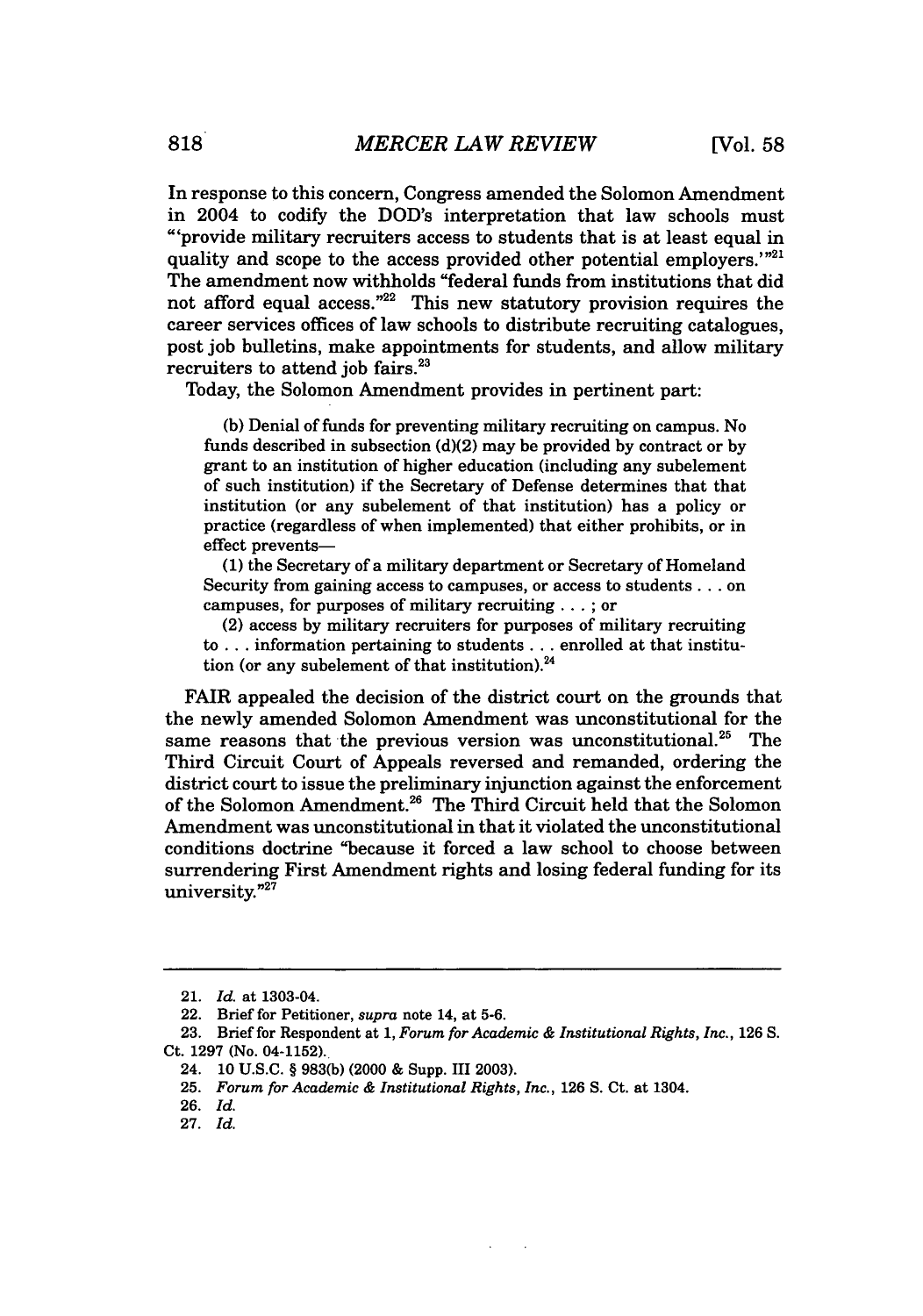In rejecting the government's argument that the Solomon Amendment should be analyzed under intermediate scrutiny, the Third Circuit viewed the Solomon Amendment to be subject to strict scrutiny on two grounds.<sup>28</sup> First, the court concluded that the Solomon Amendment directly burdened the law schools' First Amendment rights of expressive association.29 In the court's opinion, "the presence of military recruiters on campus would force law schools to send a message that they accept discrimination against homosexuals as a legitimate form of behavior."30 Second, the court concluded that the Solomon Amendment "implicates the compelled speech doctrine because it forces laws schools to propagate, accommodate, and subsidize a message regarding the service of homosexuals in the military with which they disagree."31 The court further reasoned that "the government had failed to establish that there are no alternative means for effective recruitment of military personnel that would be less restrictive than the Solomon Amendment."32 Additionally, the court held that a denial of equal access to military recruiters was speech rather than expressive conduct, but that even "'if the regulated activities were properly treated as expressive conduct rather than speech, the Solomon Amendment was also unconstitutional under *O'Brien.'"33*

The United States Supreme Court granted certiorari to consider whether the Solomon Amendment violated law schools' freedoms of speech and association under the First Amendment.<sup>34</sup>

#### II. LEGAL BACKGROUND

The First Amendment provides, in relevant part, that "Congress shall make no law . . . abridging the freedom of speech."<sup>35</sup> "The essence of that protection is that Congress may not regulate speech except in cases of extraordinary need....<sup>35</sup> The First Amendment "embodies an overarching commitment to protect speech from government regulation through close judicial scrutiny, thereby enforcing the Constitution's constraints, but without imposing judicial formulas so rigid that they

34. Forum for Academic & Institutional Rights, Inc. v. Rumsfeld, 544 U.S. 1017 (2005).

**<sup>28.</sup>** Forum for Academic & Institutional Rights v. Rumsfeld, **390** F. **3d** 219, 229-30 **(3d** Cir. 2004).

**<sup>29.</sup>** *Id.* at **230-35.**

**<sup>30.</sup>** Brief for Petitioner, *supra* note 14, at 10.

<sup>31.</sup> *Id.*

<sup>32.</sup> *Id.*

<sup>33.</sup> *Forum for Academic & Institutional Rights, Inc.,* 126 S.Ct. at 1302.

<sup>35.</sup> U.S. CONST. amend. I.

<sup>36.</sup> Denver Area Educ. Telcomms. Consortium v. FCC, 518 U.S. 727, 740 (1996).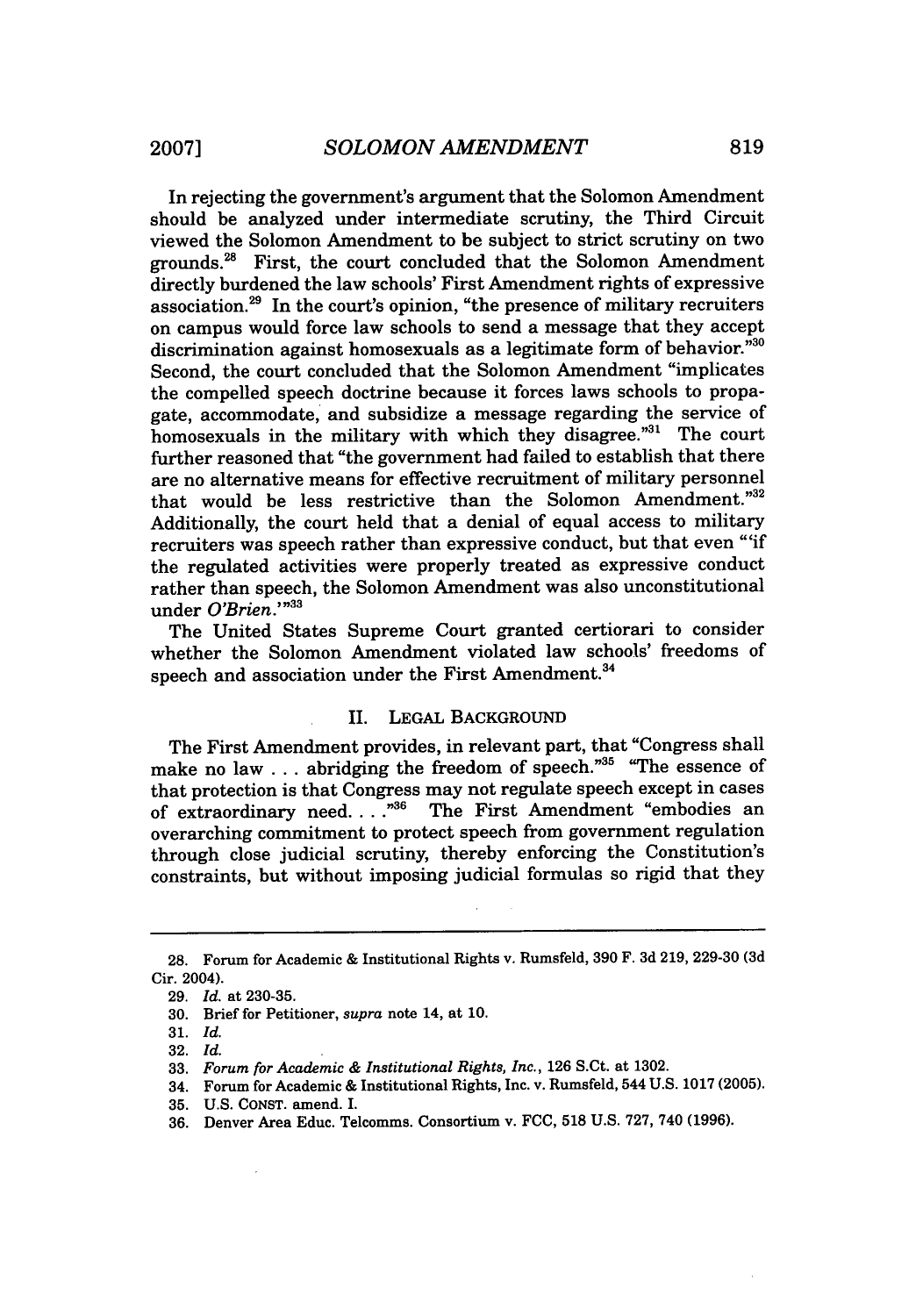become a straitjacket that disables government from responding to serious problems."<sup>37</sup> As that is the case, the Solomon Amendment has been surrounded by several First Amendment concerns. In enacting the Solomon Amendment, Congress used its Spending Clause power, which gives Congress the power to place conditions on the grant of federal funds.3" However, the power of Congress to place conditions on funding is limited by the unconstitutional conditions doctrine, which is a principle fashioned by the Court that provides that the government "may not deny a benefit to a person on a basis that infringes his constitutionally protected interests—especially, his interest in freedom of speech."39 "Under th[eI Court's precedents, a funding condition violates the First Amendment when [it is] aimed at expression wholly unrelated to the purposes for which funding is given." $40$  In other words, the government cannot limit speech by placing a "condition on the recipient of a subsidy rather than on a particular program or service, thus effectively prohibiting the recipient from engaging in the protected conduct outside the scope of the federally funded program."<sup>41</sup> In light of this consideration, First Amendment issues of expressive conduct, compelled speech, and expressive association must be examined.

#### *A. Cases Involving Expressive Conduct*

Because groups and individuals often express themselves through symbols and conduct other than words, the Court has often had to determine whether certain expression was speech or conduct. In *Spence v. Washington*,<sup>42</sup> the Court considered whether a defendant's expressive conduct should be regarded as communicative.<sup>43</sup> There, the defendant had taped a large peace symbol to an American flag and displayed it outside his home. Under a Washington state law, he was convicted of affixing a symbol to the American flag.<sup>44</sup> The Court reversed the conviction and held that the expression was protected under the First Amendment.<sup>45</sup> The Court reasoned that there was "an intent to convey" a specific message and "in the surrounding circumstances" there was a great likelihood that "the message would be understood by those

<sup>37.</sup> *Id.* at 741.

<sup>38.</sup> Rumsfeld v. Forum for Academic & Institutional Rights, Inc., 126 S. Ct. 1297, 1306 (2006).

<sup>39.</sup> Perry v. Sindermann, 408 U.S. 593, 597 (1972).

<sup>40.</sup> Brief for AAUP, *supra* note 9, at 5.

<sup>41.</sup> *Id.* at **5-6** (quoting Rust v. Sullivan, 500 U.S. 173, 197 (1991)).

<sup>42. 418</sup> U.S. 405 (1974).

<sup>43.</sup> *Id.* at 409-10.

<sup>44.</sup> *Id.* at 405-06

<sup>45.</sup> *Id.* at 406.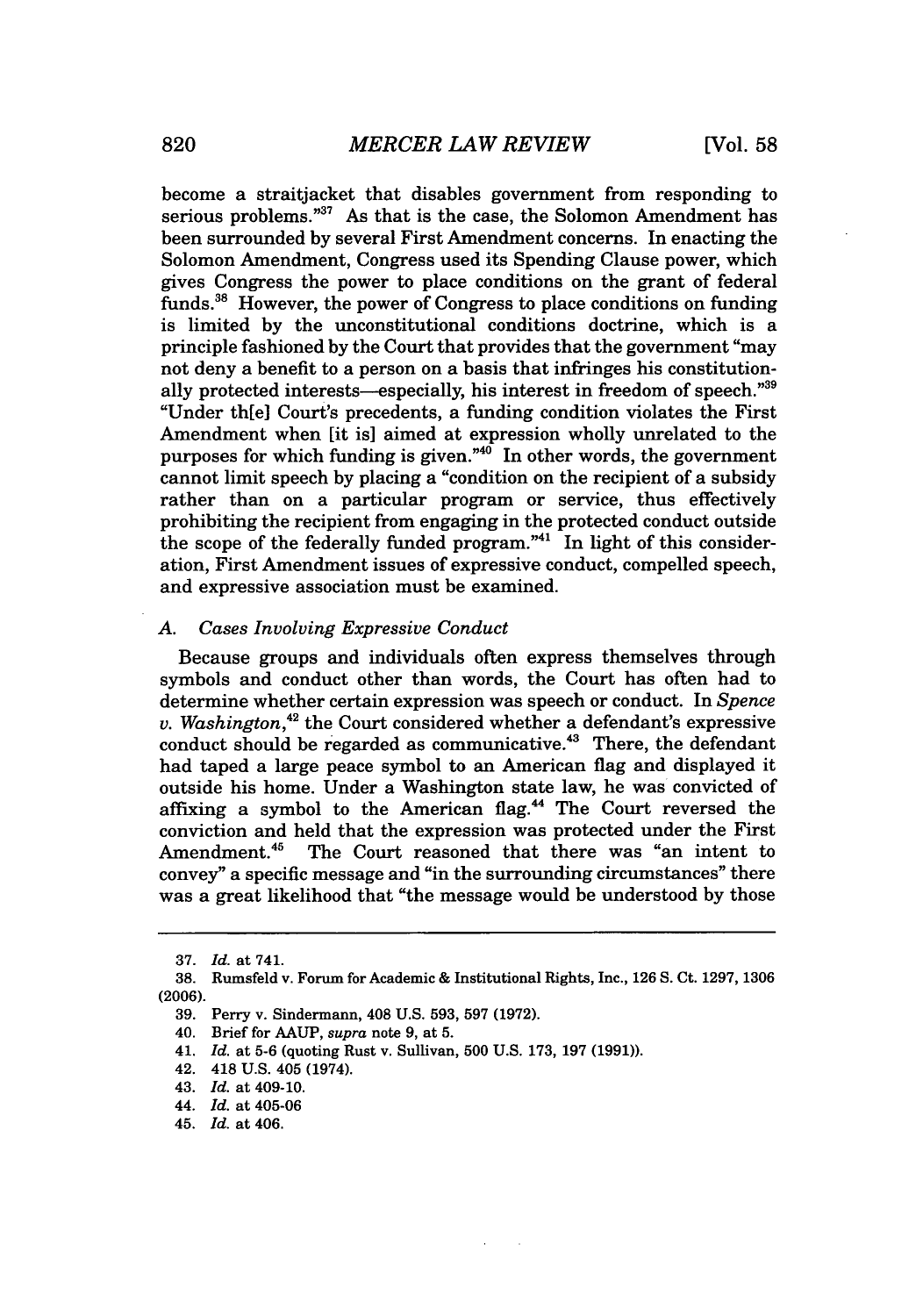who viewed it."46 These two factors continue to be used **by** courts in analyzing whether expressive conduct is speech under the First Amendment.<sup>47</sup>

In *United States v. O'Brien*,<sup>48</sup> the Court held that not all conduct that communicates receives strict scrutiny review under the First Amendment.49 At the time of the Vietnam War, federal law prohibited the destruction or alteration of draft cards.<sup>50</sup> The defendant had burned his "Selective Service registration certificates" in front of a large crowd at a courthouse and was convicted.<sup>51</sup> On appeal, the defendant argued that his act of burning his draft card was "symbolic speech" because "the freedom of expression which the First Amendment guarantees includes all modes of 'communication of ideas by conduct,' and that his conduct [was] within this definition because he did it in 'demonstration against the war and against the draft.'"<sup>52</sup> The Court disagreed and held that the statute regulated conduct and that the effect on the symbolic speech was only incidental.<sup>53</sup> The Court reasoned that it could not "accept the view that an apparently limitless variety of conduct can be labeled 'speech' whenever the person engaging in the conduct intends thereby to express an idea."<sup>54</sup> The Court stated that "when speech and nonspeech elements are combined in the same course of conduct, a sufficiently important government interest in regulating the nonspeech element can justify incidental limitations on First Amendment freedoms."55 The Court articulated the standard four-part test for intermediate scrutiny, which upholds a governmental regulation **if(1)** it is within the "constitutional power" of the government; (2) it furthers a substantial governmental interest; (3) the governmental interest is not related to the suppression of free expression; and (4) the incidental restriction is no greater than necessary to further the interest.<sup>56</sup>

The test articulated in *O'Brien* is the current standard for expressive conduct cases and was applied in *Texas v. Johnson.7* There, Texas state law prohibited the destruction of the American flag. While

<sup>46.</sup> *Id.* at 410-11.

<sup>47.</sup> *See, e.g.,* Holloman v. Harland, 370 F.3d 1252 (11th Cir. 2004).

<sup>48. 391</sup> U.S. 367 (1968).

<sup>49.</sup> *Id.* at 376.

<sup>50.</sup> *Id.* at 370.

<sup>51.</sup> *Id.* at 369.

<sup>52.</sup> *Id.* at 376.

<sup>53.</sup> *Id.* at 376-77.

<sup>54.</sup> *Id.* at 376.

<sup>55.</sup> *Id.*

<sup>56.</sup> *Id.* at 377.

<sup>57. 491</sup> U.S. 397, 407 (1989).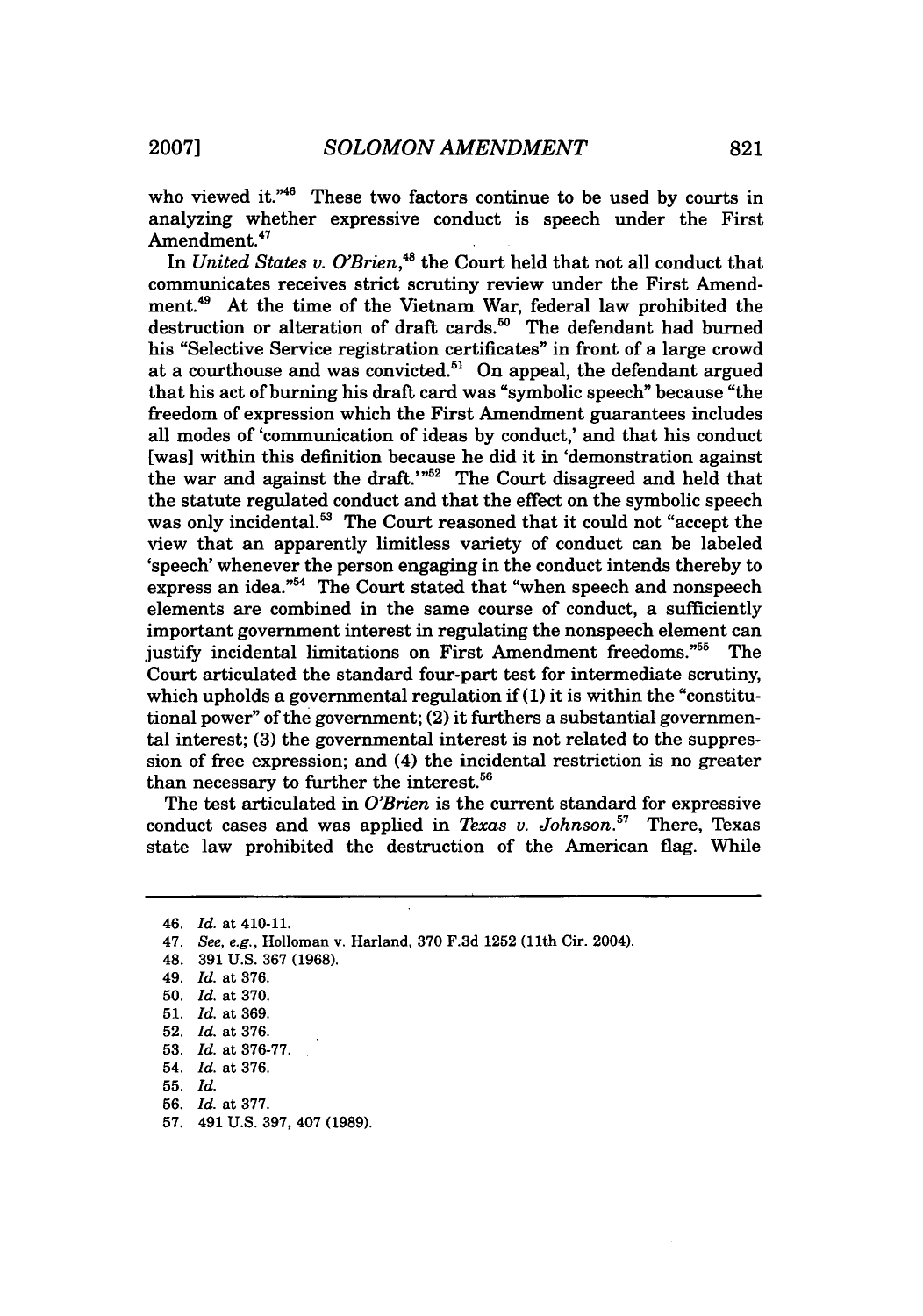protesting at the 1984 Republican National Convention in Dallas, the defendant burned an American flag and was later convicted of flag desecration.<sup>58</sup> On appeal, the Court considered whether the act of flag burning was expressive conduct, which would provide the defendant First Amendment protection.<sup>59</sup> The Court noted that "[i]n deciding whether particular conduct possesses sufficient communicative elements to bring the First Amendment into play, [the issue is] whether '[a]n intent to convey a particularized message was present, and [whether] the likelihood was great that the message would be understood by those who viewed it." $60$  The Court reasoned that because the context of expression is so important, the flag burning was a protected form of expression under the First Amendment.<sup>61</sup>

#### *B. Cases Involving Government Compelled Speech*

Just as the government can infringe upon the freedom of speech by restricting speech, so too can it infringe upon freedom of speech by compelling speech. The Court has found "impermissible compelled speech in three categories of government action."62 These three categories of government action are (1) government compelled speech; (2) government compelled accommodation of speech; and (3) government compelled subsidization of speech. $63$  The doctrine of compelled speech states that the government cannot force groups or individuals to express certain ideas, messages, beliefs, or ideologies against their will.<sup>64</sup> In *West Virginia State Board of Education v. Barnette,5* the Court summed up this doctrine: "If there is any fixed star in our constitutional

64. *See United Foods, Inc.,* 533 U.S. at 410 (stating that "Ulust as the First Amendment may prevent the government from prohibiting speech, the Amendment may prevent the government from compelling individuals to express certain views.... **.");** Turner Broad. Sys. Inc. v. FCC, 512 U.S. 622, 641 (1994) (stating that "[alt the heart of the First Amendment lies the principle that each person should decide for him or herself the ideas and beliefs deserving of expression, consideration, and adherence.").

 $\sim 10^{-1}$ 

65. 319 U.S. 624 (1943).

<sup>58.</sup> *Id.* at 399-400.

<sup>59.</sup> *Id.* at 402-04.

<sup>60.</sup> *Id.* at 404 (quoting *Spence,* 418 U.S. at 410-11).

<sup>61.</sup> *Id.* at 420. The Court stated, "We do not consecrate the flag by punishing its desecration, for in doing so we dilute the freedom that this cherished emblem represents." *Id.*

<sup>62.</sup> Forum for Academic and Institutional Rights v. Rumsfeld, 390 **F.3d** 219, 235-36 (2004).

**<sup>63.</sup>** *Id.* at **236;** see, e.g., W. Va. State Bd. of Educ. v. Barnette, **319** U.S. 624, 642 (1943) (propagation); Hurley v. Irish Am. Gay, Lesbian, **&** Bisexual Group of Boston, 515 U.S. **557,** 581 (1995) (accommodation); United States v. United Foods, Inc., **533** U.S. 405, 413 (2001) (subsidization).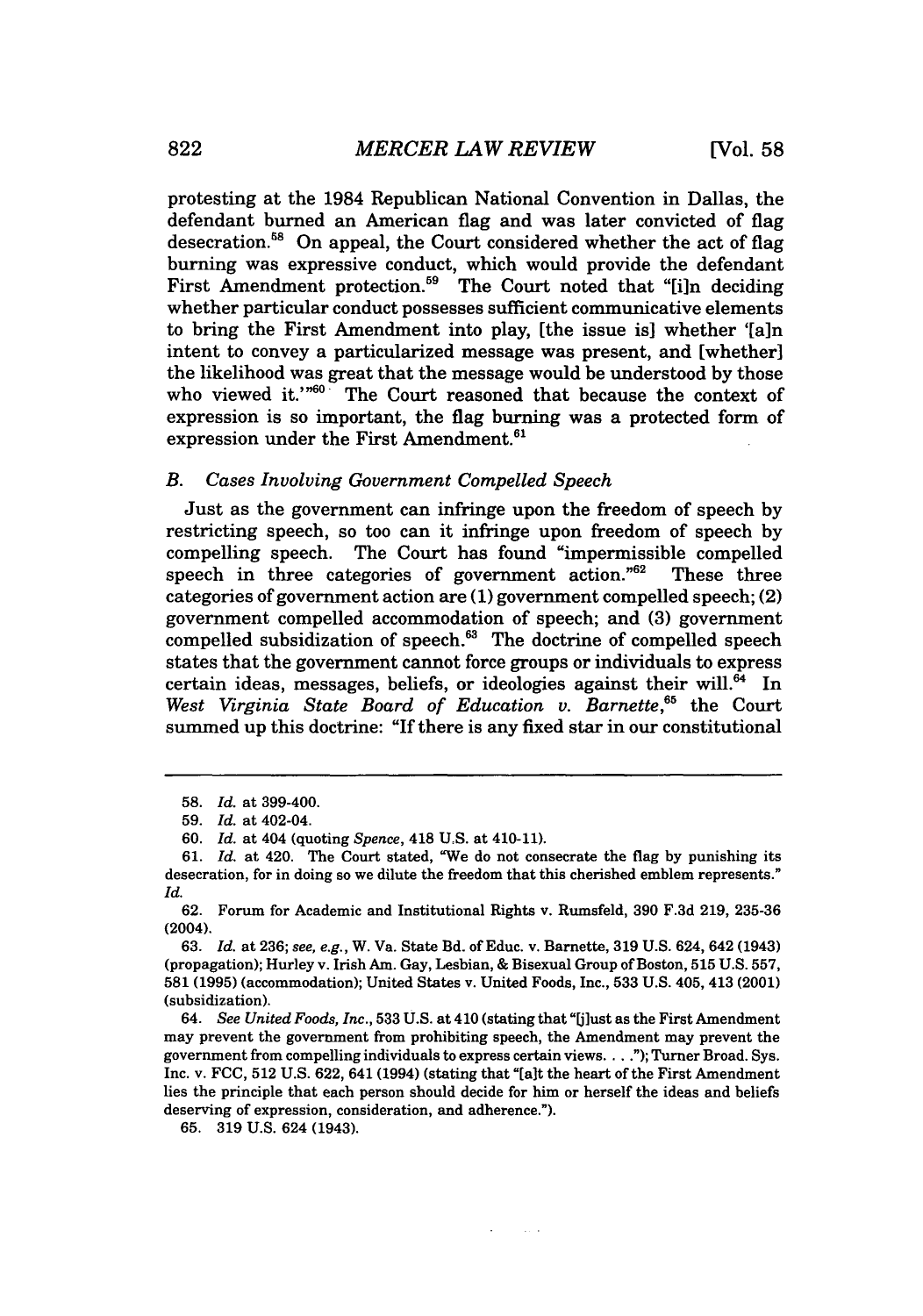constellation, it is that no official, high or petty, can prescribe what shall be orthodox in politics, nationalism, religion, or other matters of opinion or force citizens to confess by word or act their faith therein."66 In *Barnette* the Court held that a state law requiring schoolchildren to recite the Pledge of Allegiance and salute the flag violated the First and Fourteenth Amendments.67 Since *Barnette,* the Court has struck down many laws compelling certain types of compelled speech. For example, in *Wooley v. Maynard,"8* the Court struck down a state law that required "noncommercial vehicles [to] bear license plates embossed with the [New Hampshire] state motto, 'Live Free or Die.'<sup>"69</sup> In *Wooley* the Court stated that "the right of freedom of thought protected by the First Amendment... includes both the right to speak freely and the right to refrain from speaking at all."7°

But the Court has distinguished cases such as *Barnette* and *Wooley* (which were situations where individuals were compelled to speak the government's message) from other cases involving situations where the government forced a speaker to "host or accommodate another speaker's message."7 Such a situation arose in *Hurley* v. *Irish-American Gay, Lesbian & Bisexual Group of Boston,72* where the Court considered the issue of whether a state law violated a parade sponsor's First Amendment rights by requiring the sponsor to include among the marchers an organization imparting a message that the sponsor did not wish to convey.73 The Court noted that because parades were a form of expression, the "speaker ha[d] the autonomy to choose the content of his own message," and thus, the speaker who organized the parade could exclude any message the speaker did not like.<sup>74</sup> The Court emphasized that a speaker "has the right to tailor the speech" and that this tailoring applies to "expressions of value, opinion, or endorsement ... [and] to statements of fact [that] the speaker would rather avoid."75

This reasoning has also been applied in other contexts. In *Miami Herald Publishing Co. v. Tornillo*,<sup>76</sup> the Court struck down a Florida state law that granted political candidates a right to reply to criticism

<sup>66.</sup> *Id.* at 642.

<sup>67.</sup> *Id.*

<sup>68. 430</sup> U.S. 705 (1977).

<sup>69.</sup> *Id.* at 707, 717.

<sup>70.</sup> *Id.* at 714.

<sup>71.</sup> *Forum for Academic & Institutional Rights, Inc.,* 126 S. Ct. at 1309.

<sup>72. 515</sup> U.S. 557 (1995).

<sup>73.</sup> *Id.* at 566.

<sup>74.</sup> *Id.* at 573.

**<sup>75.</sup>** *Id.*

<sup>76. 418</sup> U.S. 241 (1974).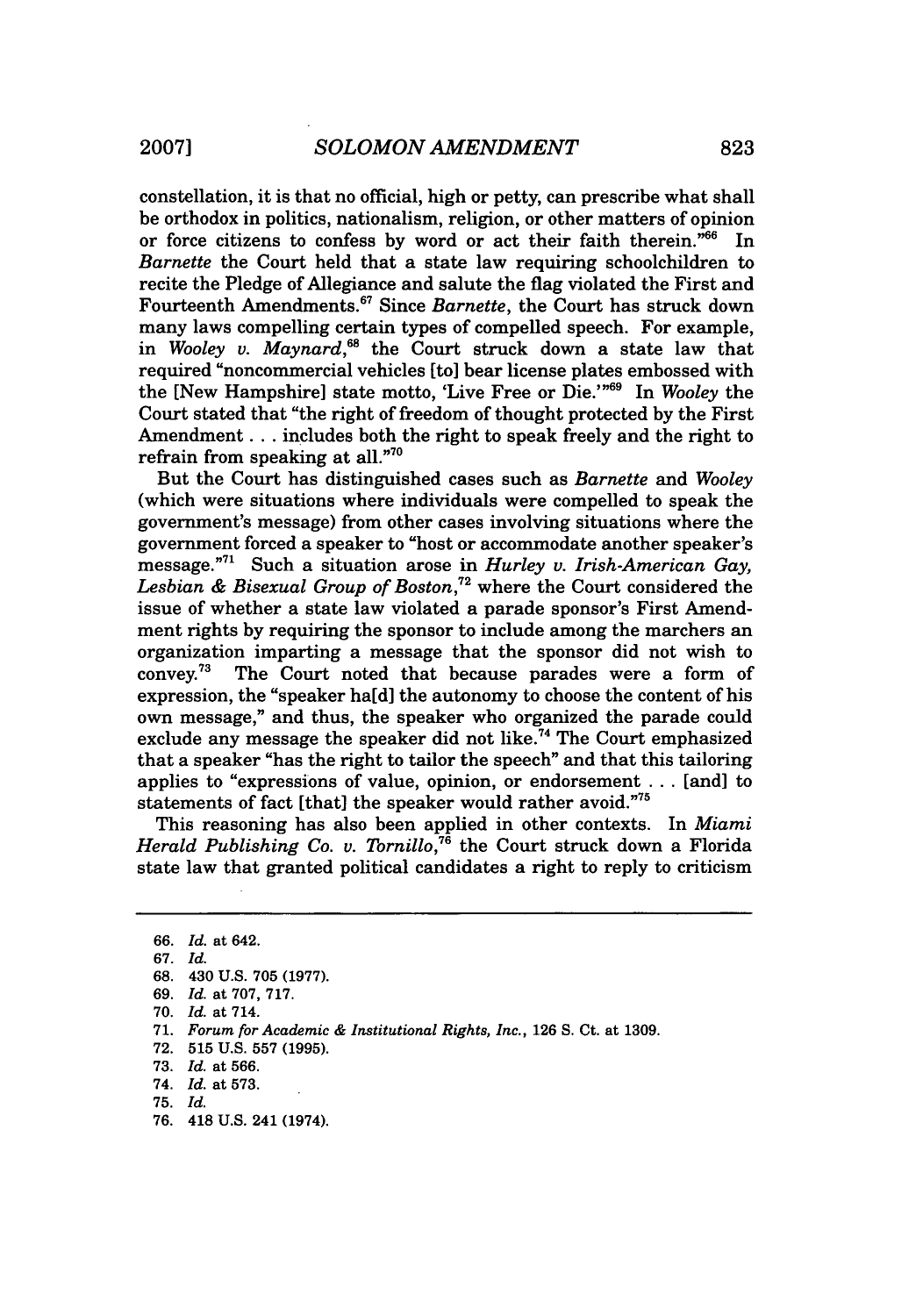and attacks on their records by newspapers.<sup>77</sup> The Court recognized that under the First Amendment the government cannot tell a newspaper "what it can print and what it cannot."<sup>78</sup> In particular, the Court noted that the Florida law had the effect of "taking up space that could be devoted to other material the newspaper may have preferred to print."79 Likewise, in *Pacific Gas & Electric Co. v. Public Utility Commission of California,°* the Court struck down a state agency's order for a utility company, which regularly included a newsletter in its billing envelope, to also include a third-party newsletter.<sup>81</sup> The Court referenced *Barnette, Wooley,* and *Tornillo* and concluded that the compelled inclusion of a third-party newsletter would require the utility to associate with speech that it may disagree with. $82$ 

## *C. Cases Involving Freedom of Association*

The right of expressive association is the "right to associate with others in pursuit of a wide variety of political, social, economic, educational, religious, and cultural ends."83 The Court has long recognized that the corollary to the right of freedom of association is the right of "freedom not to associate."<sup>84</sup> In *Roberts v. United States Jaycees,85* the Court held that there is "no clearer example of an intrusion into the internal structure or affairs of an association than a regulation that forces the group to accept members it does not desire."<sup>86</sup> At issue in *Roberts* was a challenge to a state law that prohibited private discrimination based on traits such as gender, and the Jaycees claimed they had a right to exclude women from their group.<sup>87</sup> Particularly significant was the Court's assertion that the freedom of expressive association can be infringed when "justified by regulations adopted to serve compelling state interests, unrelated to the suppression of ideas, that cannot be achieved through means significantly less restrictive of associational freedoms."<sup>88</sup> Thus, the freedom of expressive association is not absolute.

- 81. *Id.* at 5-7.
- 82. *Id.* at 9-12.
- 83. Roberts v. U.S. Jaycees, 468 U.S. 609, 622 (1984).
- 84. Boy Scouts of America v. Dale, 530 U.S. 640, 648 (2000).
- 85. 468 U.S. 609 (1984).
- 86. *Id.* at 623.
- 87. *Id.* at 612.
- 88. *Id.* at 623.

<sup>77.</sup> *Id.* at **258.**

<sup>78.</sup> *Id.* at 255-56.

<sup>79.</sup> *Id.* at 256.

<sup>80. 475</sup> **U.S.** 1 (1986).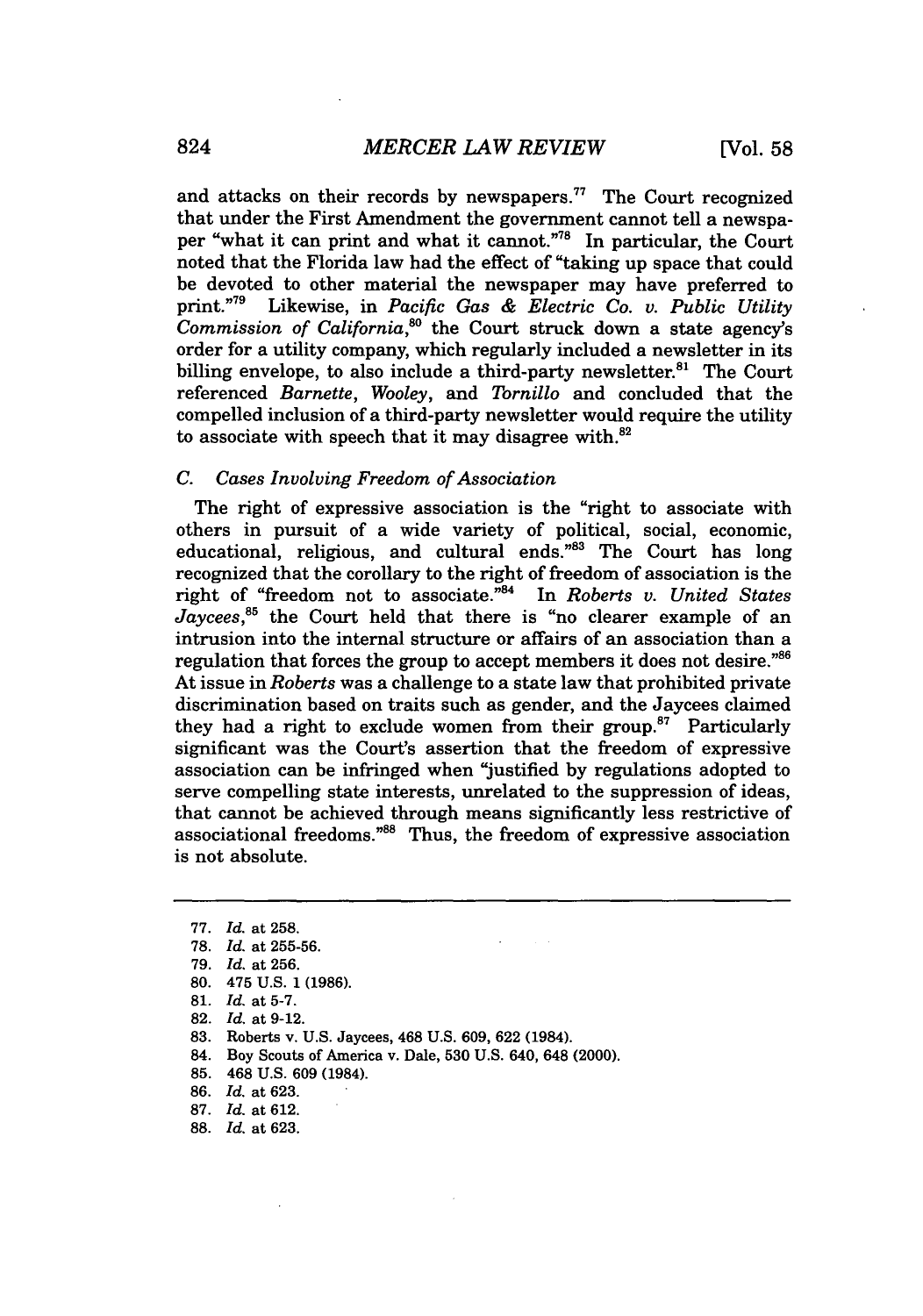In fact, the Court has noted that the freedom of association protects a group's right to discriminate only if it is an intimate association or where discrimination is integral to express activity.<sup>89</sup> The most recent application of these principles comes from *Boy Scouts of America v. Dale,9°* where the Court held that freedom of association allows the Boy Scouts to exclude gay scoutmasters in violation of a state's antidiscrimination statute.<sup>91</sup> The Boy Scouts argued that their expressive message was anti-gay, and that their message was undermined by the forced inclusion of gays. $92$  In determining whether a group gets protection, the Court first must determine whether it is engaged in "expressive association," which gives rise to strict scrutiny review.<sup>93</sup> The Court ruled that the Boy Scouts were engaged in expressive association because they wanted to "instill values in young people" and they sought to do this "by having its adult leaders spend time with the youth members, instructing and engaging them in activities like camping, archery, and fishing."<sup>94</sup> Although there was not an anti-gay message in any Boy Scout publication or mission statement, the Court deemed this non-determinative because an organization does not need to "trumpet its views from the housetops."<sup>95</sup>

If a group is deemed to be engaged in expressive conduct, the second consideration for the Court in determining whether a group merits protection is whether stopping the organization from discriminating would undermine its message.<sup>96</sup> The Court concluded that the Boy Scouts's message would be undermined, and the Court emphasized that it will give "deference to an association's view of what would impair its expression." $97$  If these two considerations are met, then an association's membership decisions will not be constitutionally regulated unless the regulation of the membership decision "serve[s] compelling state interests, unrelated to the suppression of ideas, that cannot be achieved through means significantly less restrictive of associational freedoms."<sup>98</sup>

**98.** *Id.* at 648.

<sup>89.</sup> *See* Kenneth Karst, *The Freedom of Intimate Association,* **89 YALE** L.J. 624 (1980); *Hurley,* 515 U.S. at 572-73.

<sup>90. 530</sup> U.S. 640 (2000).

**<sup>91.</sup>** *Id.* at **661.**

**<sup>92.</sup>** *Id.* at 647-48.

**<sup>93.</sup>** *See id.* at 648-49; *Forum for Academic & Institutional Rights, Inc.,* 390 F.3d at 230- 31.

<sup>94.</sup> *Dale,* **530** U.S. at 649.

**<sup>95.</sup>** *Id.* at **656.**

<sup>96.</sup> *Id.* at 648.

<sup>97.</sup> *Id.* at **653.**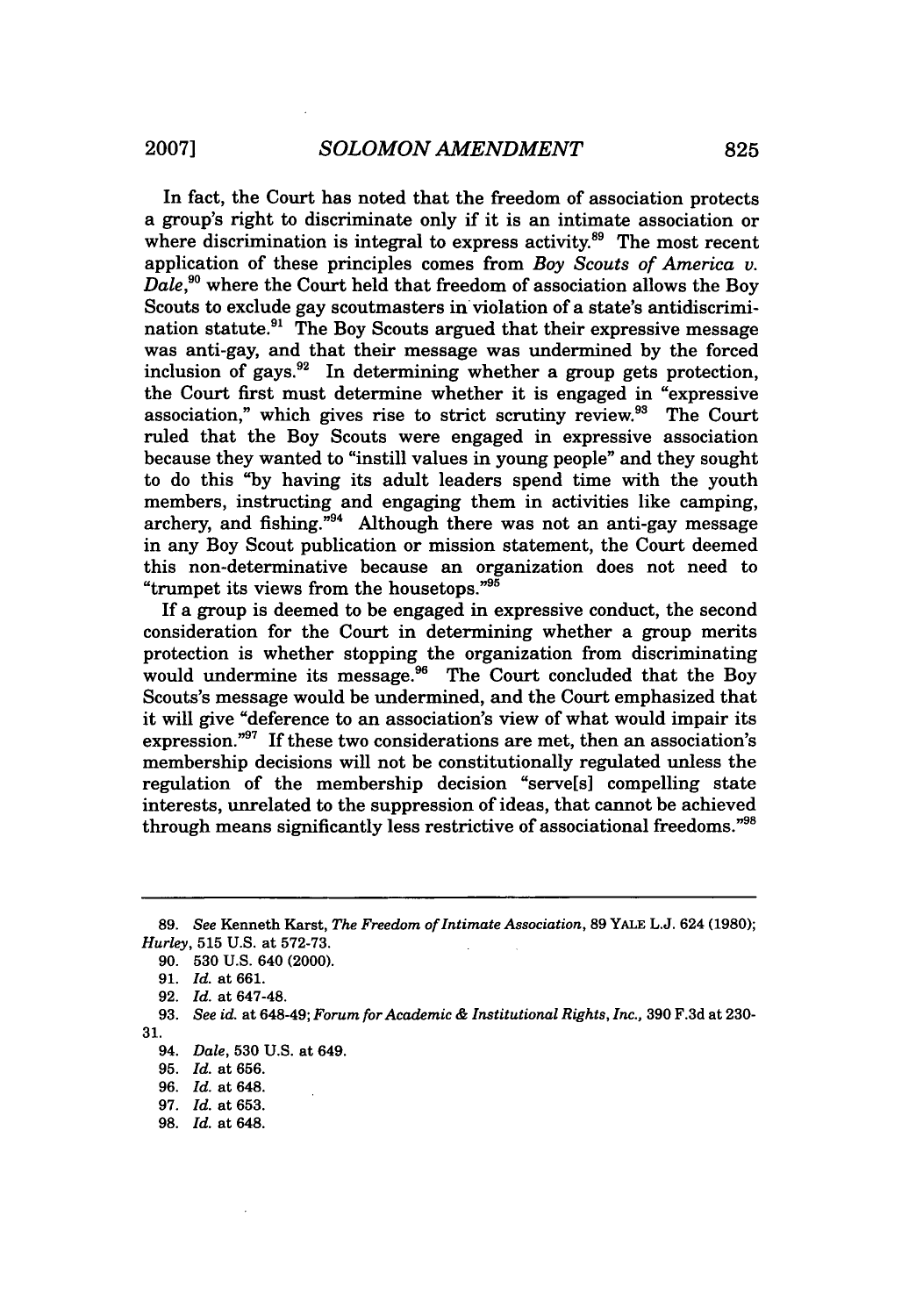In summary, the Solomon Amendment implicates three significant First Amendment issues: (1) what is and is not expressive conduct; (2) what constitutes government compelled speech; and (3) what is meant by expressive association. First, before *Rumsfeld v. Forum for Academic & Institutional Rights, Inc.,"* in determining expressive conduct claims, the Court considered if the conduct was meant to convey a message and if there was a substantial likelihood that the message would be understood by those who saw it. $100$  Second, as to government-compelled speech, the Court has been steadfast in its view that the government cannot compel anyone to speak the government's message.<sup> $101$ </sup> Finally, as to expressive association, the Court has given deferential treatment to groups and their decisions to exclude certain individuals. **<sup>102</sup>**

#### III. COURT'S RATIONALE

After dealing with two preliminary issues,<sup>103</sup> the Court in *Rumsfeld v. Forum for Academic & Institutional Rights, Inc.*<sup>104</sup> addressed the

103. Before discussing whether the Solomon Amendment violated the law schools' First Amendment freedoms of speech and association, the Court dealt with two preliminary issues: **(1)** "whether institutions can comply with the Solomon Amendment by applying a general nondiscrimination policy to exclude military recruiters" and (2) whether Congress exceeded "constitutional limitations on its power in enacting [the Solomon Amendment]." Rumsfeld v. Forum for Academic & Institutional Rights, Inc., 126 **S.** Ct. 1297, 1305-07 (2006). As to the first issue, both parties agreed that the statute required that "[i]n order for a law school and its university to receive federal funding, the law school [had to] offer military recruiters the same access to its campus and students that it provide[d] to the nonmilitary recruiter[s] [who] receiv[ed] the most favorable access." *Id.* at 1304. The Court agreed with this interpretation and concluded that under the Solomon Amendment, it was "insufficient for a law school to treat the military as it treats all other employers who violate its nondiscrimination policy" and "military recruiters must be given the same access as recruiters who comply with the [nondiscrimination] policy." *Id.* at 1306. As to the second issue, the Court held that the Constitution explicitly gave Congress a "broad and sweeping'" power to "'provide for the common Defence,'" which included the power to "'raise and support Armies'" and to "provide and maintain a Navy." *Id.* (quoting U.S. **CONST.** art. **I,** § **8,** cl. **1).** The Court reasoned that this power included "the authority to require campus access for military recruiters." *Id.* The Court concluded that Congress's decision should **enjoy** deference and that Congressional power to regulate military recruiting was arguably greater under the Solomon Amendment "because universities are free to decline the federal funds." *Id.*

104. **126** S.Ct. **1297 (2006).**

<sup>99. 126</sup> S.Ct. 1297 (2006).

<sup>100.</sup> *See Johnson,* 491 U.S. at 404.

<sup>101.</sup> *See Barnette,* 319 U.S. at 642.

<sup>102.</sup> *See Dale,* 530 U.S. at 653.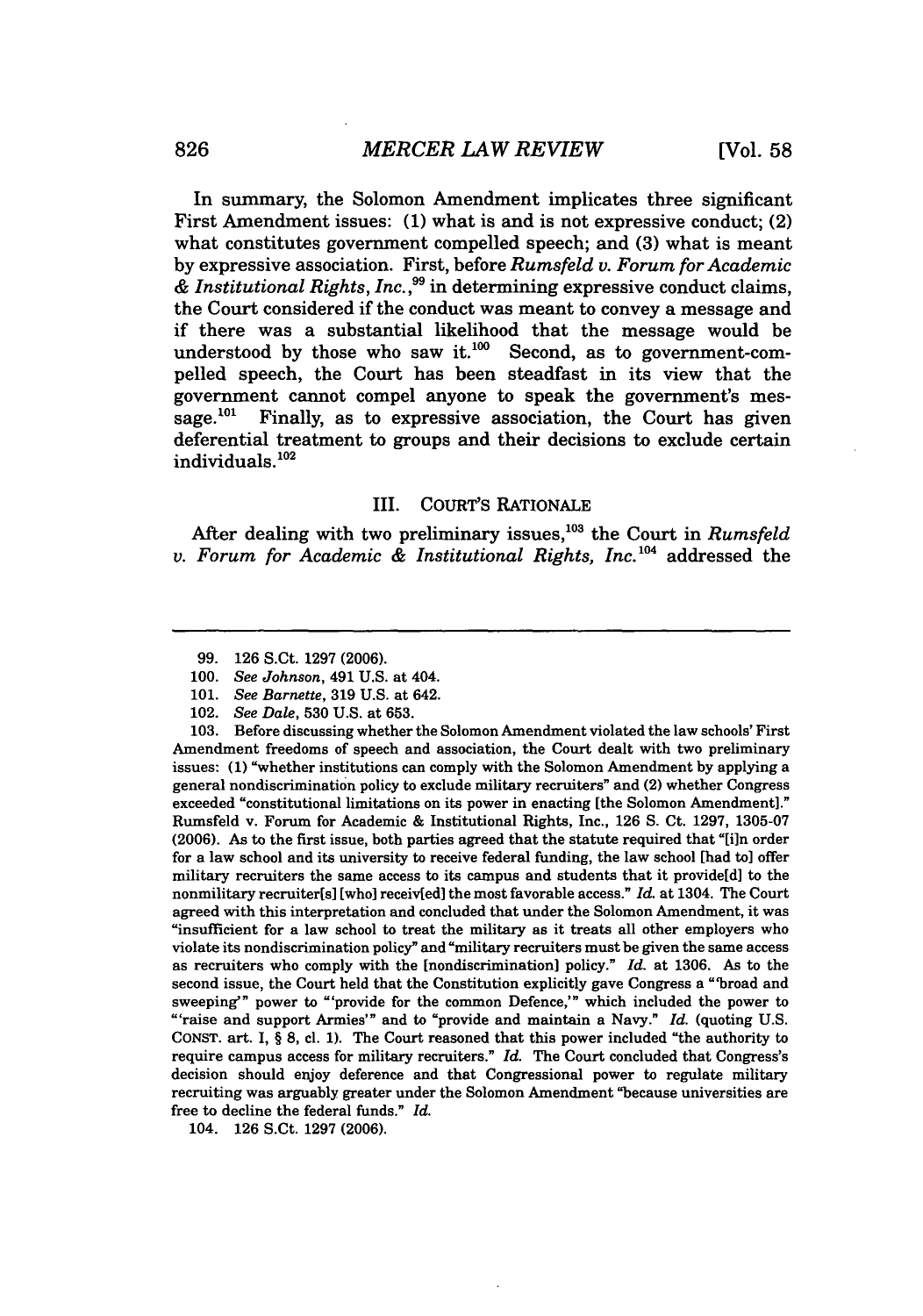Third Circuit's responses to FAIR's First Amendment claims.<sup>105</sup> Chief Justice Roberts, writing for the Court, held that as a general matter, the Solomon Amendment regulated conduct and not speech, and because Congress had the authority to require law schools to provide equal access to military recruiters without violating their First Amendment rights of speech and association, the Third Circuit Court of Appeals erred in holding that the Solomon Amendment was unconstitutional. $^{106}$ 

## *A. Compelled Speech*

1. Government Compelled Speech. First, the Court addressed the Third Circuit's conclusion that in supplying such services as sending e-mails and distributing flyers for military recruiters, law schools were unconstitutionally compelled to speak the government's message. $^{107}$ The Court quickly recognized that elements of speech were present when law schools provided the military with recruiting assistance. $^{108}$  The Court observed that prior precedent had established that "the principle [of] freedom of speech prohibit[ed] the government from telling people what they must say."<sup>109</sup> The Court reasoned that unlike *Barnette* and *Wooley,* the Solomon Amendment did not "dictate the content of the speech" and that any speech that was compelled was "plainly incidental to the Solomon Amendment's regulation of conduct."<sup>110</sup> The Court stated that compelling a law school to send e-mails on behalf of a military recruiter was "simply not the same as forcing a student to pledge allegiance, or forcing a Jehovah's Witness to display the motto 'Live Free or Die,'" as were the situations in *Barnette* and *Wooley."'* Rejecting the Third Circuit's conclusion, the Court stated that FAIR's argument trivialized these decisions and concluded that the services law schools had to provide for military recruiters was not compelled speech. $^{112}$ 

**2. Government Compelled Accommodation of Speech. Next,** the Court addressed the Third Circuit's conclusion that because military recruiters were speaking while they were on campus, law schools were

110. *Id.*

112. *Id.*

**<sup>105.</sup>** *Id.* at **1307.**

**<sup>106.</sup>** *Id.* at **1313.**

**<sup>107.</sup>** *Id.* at **1309.**

**<sup>108.</sup>** *Id.* at **1308.**

**<sup>109.</sup>** *Id.* In support of this principle, Chief Justice Roberts cited the decisions in *Barnette* and *Wooley. Id.*

<sup>111.</sup> *Id.*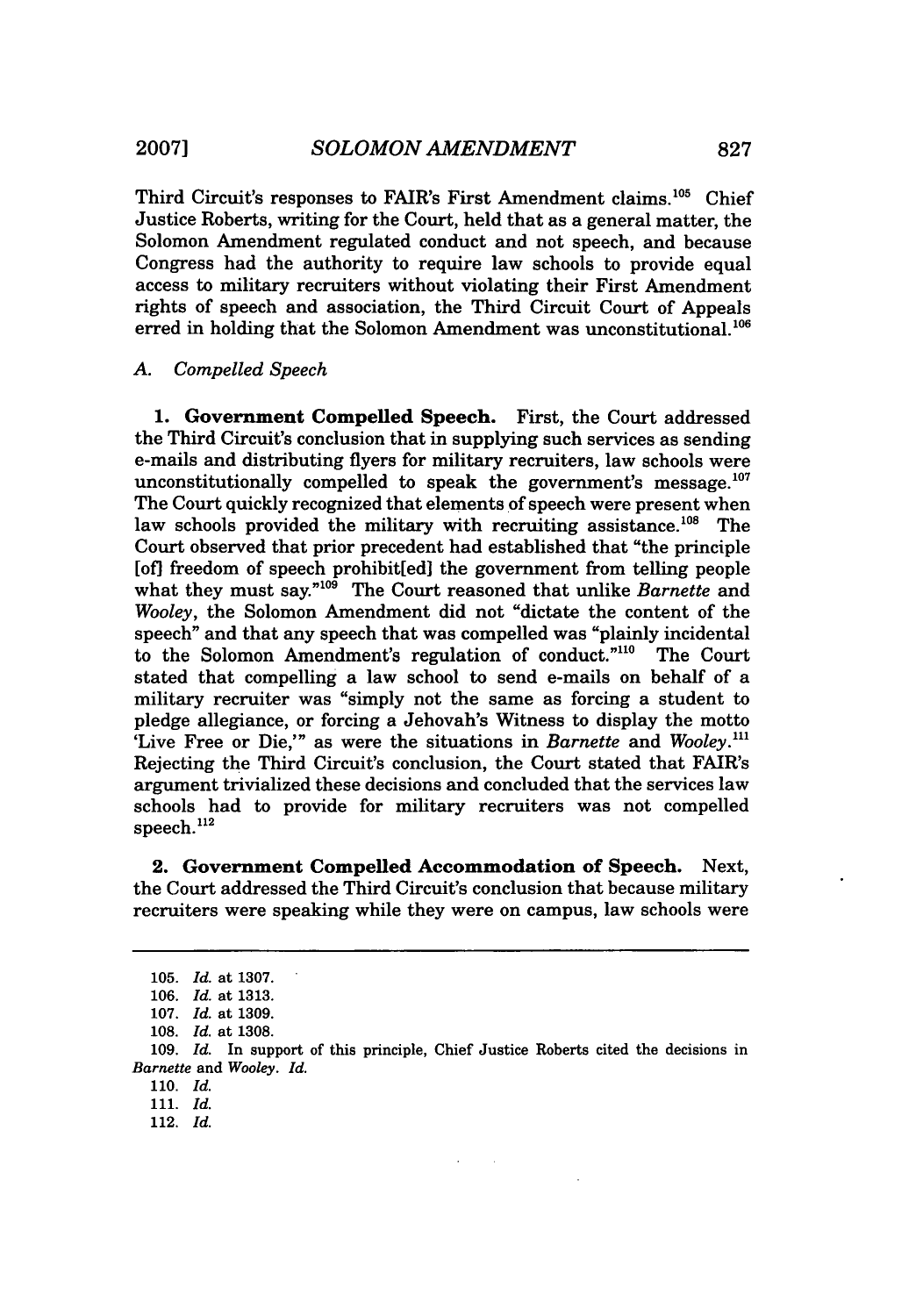being unconstitutionally forced to permit, host, and accommodate their  $message<sup>113</sup>$  The Court started its analysis by distinguishing its line of compelled speech cases where individuals were forced to speak the government's message from those cases where the government forced individuals "to host or accommodate another speaker's message."<sup>114</sup> The Court asserted that prior decisions had found compelled-speech violations where "the complaining speaker's own message was affected by the speech it was forced to accommodate."<sup>115</sup> The Court reasoned that when law schools are hosting interviews and recruiting receptions, they are not speakers, but merely facilitators "to assist their students in obtaining jobs."<sup>116</sup> The Court concluded that a law school's recruiting services lacked any "expressive quality."<sup>117</sup> The Court held that the "accommodation of a military recruiter's message is not compelled speech because the accommodation does not sufficiently interfere with any message of the school."<sup>118</sup> In passing, the Court made short shrift of FAIR's argument that any similar treatment given to all recruiters "could be viewed as sending the message that they see nothing wrong with the military's policies, when they do."<sup>119</sup> In rejecting this argument, the Court stated that there was nothing about recruiting on campus that would suggest "law schools agree with any speech by recruiters, and nothing in the Solomon Amendment restricts what the law schools may say about the military's policies."<sup>120</sup>

#### *B. Expressive Conduct*

After rejecting the contention that the Solomon Amendment violated the freedom of speech, the Court addressed the Third Circuit's conclusion that even if the Solomon Amendment regulated conduct, the conduct was expressive, and the regulation of it was an unconstitutional infringement on the right to engage in expressive conduct.<sup>121</sup> First, the Court noted the decisions in *O'Brien* and *Johnson* to support its conclusion that while there were "some forms of 'symbolic speech' [that] were deserving of

121. *Id.* at 1307, 1310-11.

<sup>113.</sup> *Id.* at 1307, 1309-10.

<sup>114.</sup> *Id.* at 1309.

<sup>115.</sup> *Id.* The Court referenced the decisions *of Hurley, Pacific Gas,* and *Tornillo,* which the Third Circuit had relied upon. *Id.* The Court reasoned that these decisions were distinguishable because a "law school's recruiting services lack[ed] the expressive quality of a parade, a newsletter, or the editorial page of a newspaper." *Id.* at 1310.

<sup>116.</sup> *Id.* at 1309-10.

<sup>117.</sup> *Id.* at 1310.

<sup>118.</sup> *Id.*

<sup>119.</sup> *Id.*

<sup>120.</sup> *Id.*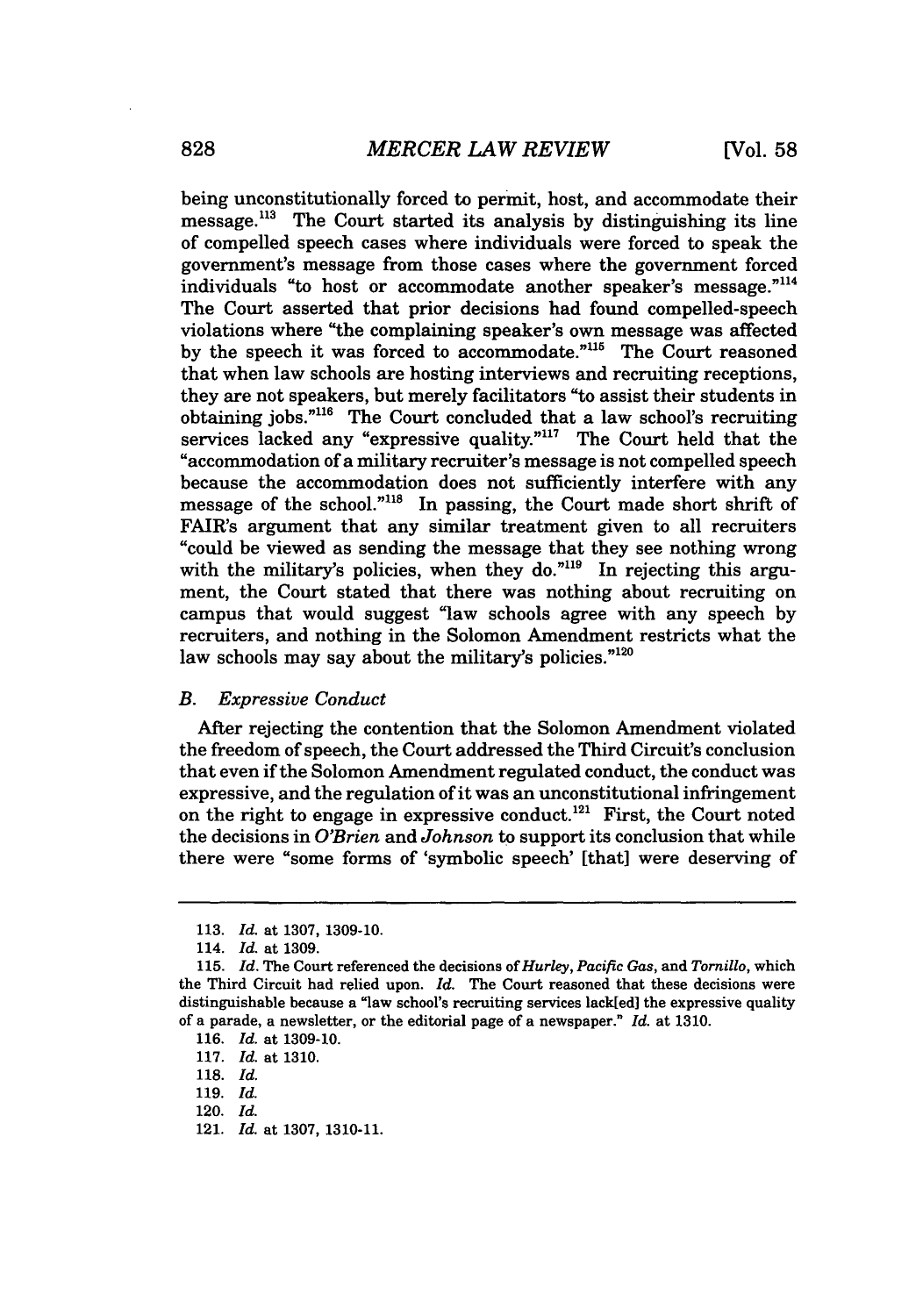First Amendment protection," this protection would only apply to "conduct that is inherently expressive."<sup>122</sup> The Court stated that while the decision in *Johnson* held that "burning the American flag was sufficiently expressive to warrant First Amendment protection[,]" the conduct that was being regulated by the Solomon Amendment was not.<sup>123</sup> Prior to the equal-access requirement of the newly amended Solomon Amendment, the Court noted that law schools would "express" their disagreement with the military "by treating military recruiters differently from other recruiters."<sup>124</sup> The Court reasoned that the expressive portion of a "law school's actions is not created **by** the conduct itself but **by** the speech that accompanies it" and pointed out that this conduct was only expressive because the law schools needed to explain their conduct with speech.'25 Applying the *O'Brien* standard, the Court concluded that there was only an "'incidental burden on speech"' that was no greater than needed. $126$  In determining whether there was a "substantial government interest that would be achieved less effectively absent the regulation," the Court held that there was a substantial government interest in military recruiting because "raising and supporting the Armed Forces **...** would be achieved less effectively if the military were forced to recruit on less favorable terms than other employers."<sup>127</sup> The Court concluded that "even if the Solomon Amendment were regarded as regulating expressive conduct, it would not violate the First Amendment."<sup>128</sup>

#### *C. Expressive Association*

Finally, after concluding that there was no violation of the law schools' freedom of speech, the Court then turned to the question of whether a violation of freedom of expressive association had occurred. 129 The Court noted that this was an important consideration because if the government were allowed to "restrict individuals' ability to join together and speak, it could essentially silence views that the First Amendment is intended to protect."<sup>130</sup> Referencing *Boy Scouts of America v*. Referencing *Boy Scouts of America v.* 

127. *Id.*

<sup>122.</sup> *Id.* at 1310.

<sup>123.</sup> *Id.*

<sup>124.</sup> *Id.*

**<sup>125.</sup>** *Id.* at 1311. The Court went on to state that **"[i]f** combining speech and conduct were enough to create expressive conduct, a regulated party could always transform conduct into 'speech' simply by talking about it." *Id.*

<sup>126.</sup> *Id.* (quoting United States v. Albertini, 472 U.S. 675, 689 (1985)).

<sup>128.</sup> *Id.*

<sup>129.</sup> *Id.* at 1311-13.

<sup>130.</sup> *Id.* at 1312.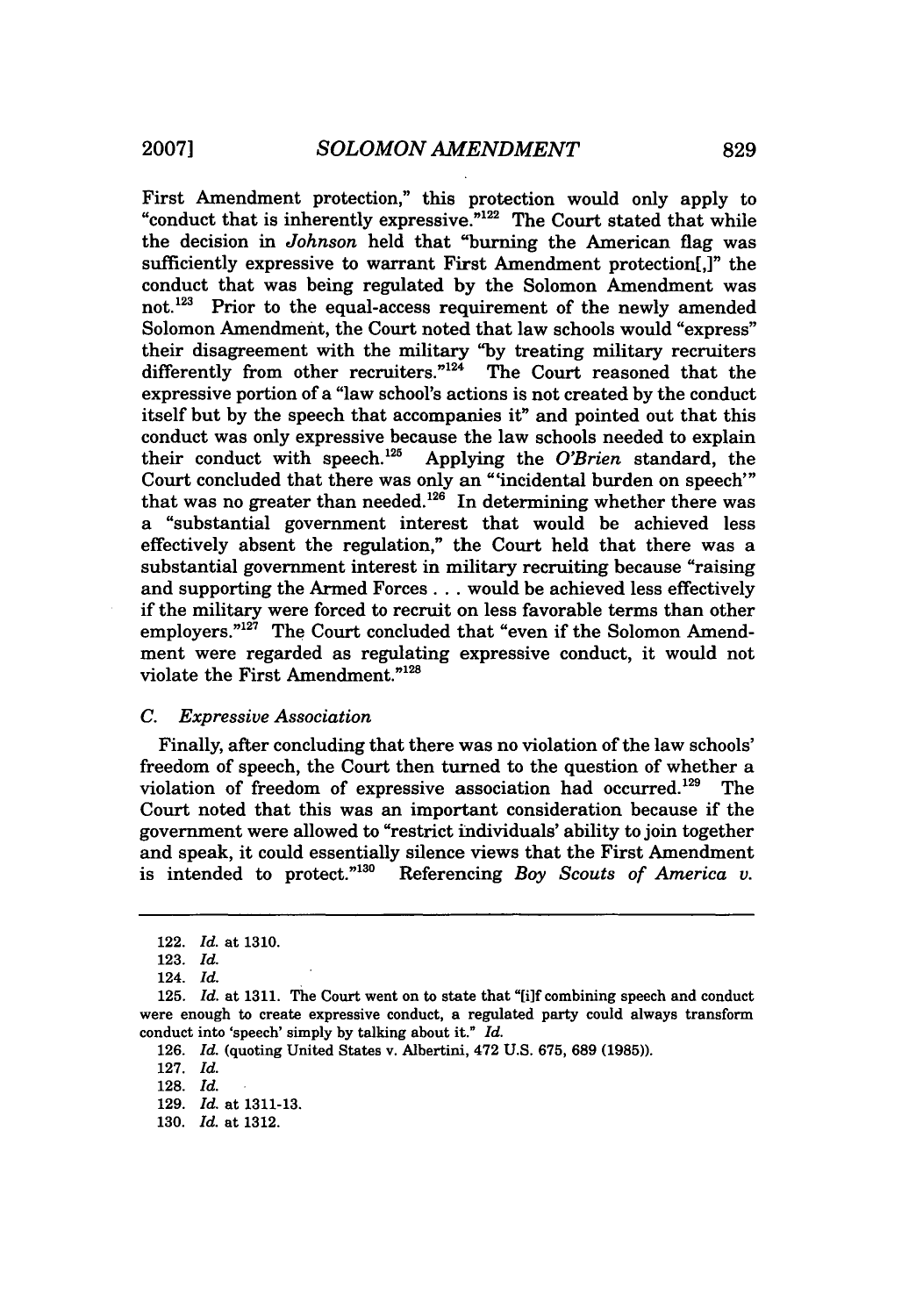Dale,<sup>131</sup> the Court concluded that military recruiters and law schools only "associate" in the context of their interaction.<sup>132</sup> Furthermore, the Court emphasized that recruiters were not part of the law school, but instead were "outsiders who come onto campus for the limited purpose of trying to hire students-not to become members of the school's expressive association."<sup>133</sup> The Court reasoned that this distinction was "critical" because students and faculty were "free to associate to voice their disapproval of the military's message," and because military recruiters were outsiders, the Solomon Amendment does not affect "the composition of the  $\lceil$ law school] by making group membership less<br>desirable.<sup>"134</sup> Ultimately, the Court concluded that the Solomon Ultimately, the Court concluded that the Solomon Amendment did not violate the law schools' right to associate, no matter "how repugnant the law school considers the recruiter's message."135

#### IV. IMPLICATIONS

The consequence of *Rumsfeld v. Forum for Academic & Institutional Rights, Inc.*<sup>136</sup> is that military recruiters must be given the same access as nonmilitary recruiters to students on university campuses. In upholding the constitutionality of the Solomon Amendment, the Court's holding clarified three First Amendment tangential freedom issues: (1) what is and is not expressive conduct; (2) what constitutes compelled speech; and (3) what is meant by expressive association.

First, as to what is and what is not expressive conduct, the Court stated that only conduct that was "inherently expressive" was worthy of protection under the First Amendment. 137 The Court discussed *Texas v. Johnson*,<sup>138</sup> where the Court held that flag burning deserved protection under the First Amendment because it was "sufficiently expressive."<sup>139</sup> This seems to be a different formulation of the test for expression than was stated in *Johnson.* There the Court said that "whether particular conduct possesses sufficient communicative elements" that would provide it with First Amendment protection depended on the presence of "[a]n intent to convey a particularized

**139.** *Forum for Academic & Institutional Rights, Inc.,* 126 S. Ct. at 1310 (citing *Johnson,* 491 U.S. at 406).

<sup>131. 530</sup> U.S. 640 (2000).

<sup>132.</sup> *Forum for Academic & Institutional Rights, Inc.,* 126 S. Ct. at 1312.

<sup>133.</sup> *Id.*

<sup>134.</sup> *Id.* at 1313.

<sup>135.</sup> *Id.*

<sup>136. 126</sup> S.Ct. 1297 (2006).

<sup>137.</sup> *Id.* at 1310.

**<sup>138.</sup>** 491 **U.S. 397 (1989).**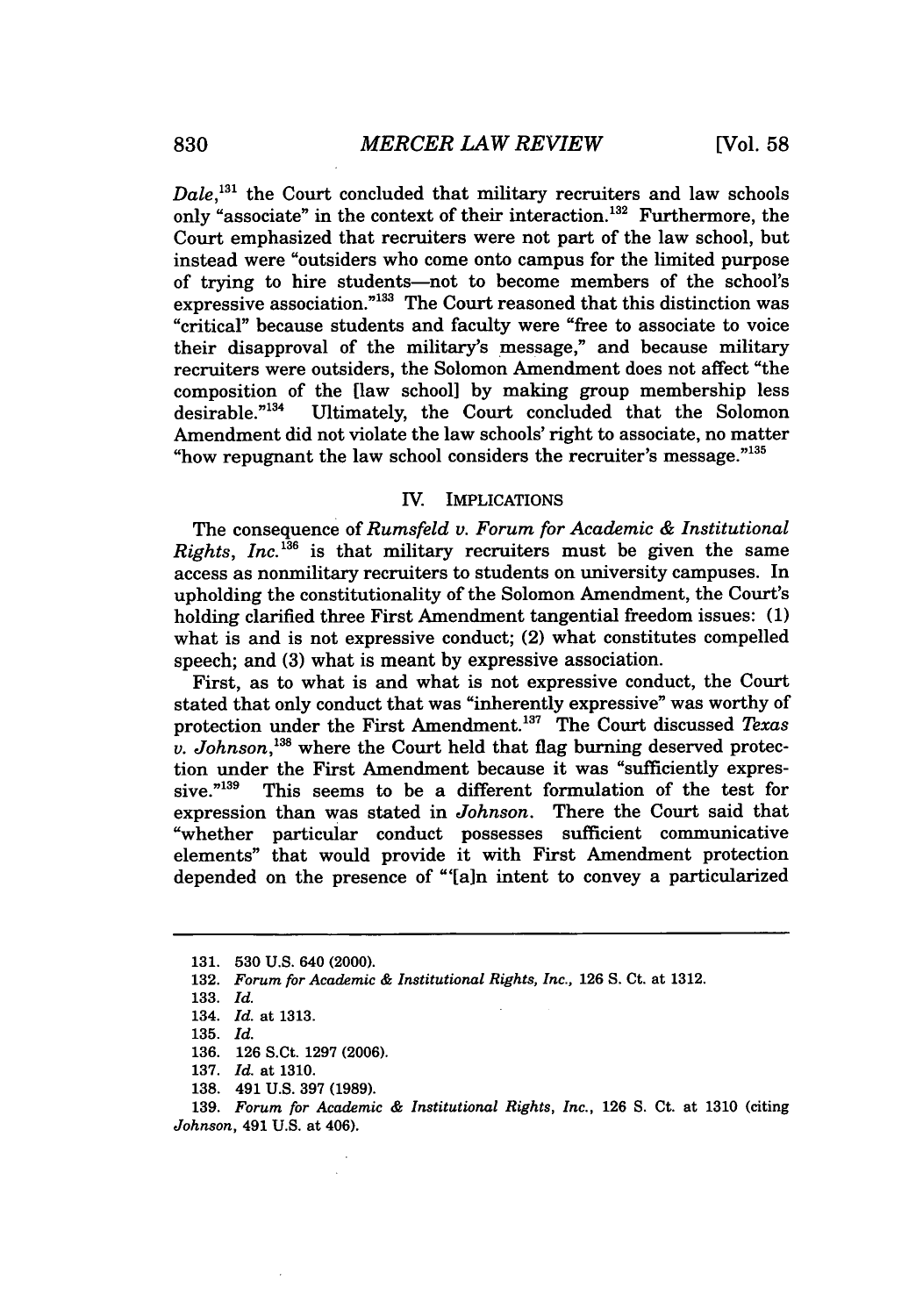message, and [whether] the likelihood was great that the message would be understood by those who viewed it.'"<sup>140</sup> In *Johnson* the Court cited several instances of conduct that met this test of expression, including "students[] wearing . .. black armbands to protest American military involvement in Vietnam... a sit-in by blacks in a 'whites only' area to protest segregation  $\dots$  and  $\dots$  picketing about a wide variety of causes.<sup>"141</sup> The Court in *Johnson* also emphasized that it is "not The Court in *Johnson* also emphasized that it is "not simply the verbal or nonverbal nature of the expression, but the governmental interest at stake, that helps to determine whether a restriction on that expression is valid."<sup>142</sup> However, it does not seem that the Court in *Forum for Academic & Institutional Rights, Inc.* followed this logic, as it appears the test for expression has changed to a finding of "inherently expressive" conduct where the expression is "'overwhelmingly apparent.'"<sup>143</sup> What expressive conduct will meet this qualification is unknown and is of great consequence to the future of freedom of expression claims.

Second, as to what constitutes compelled speech, while making reference to its decisions in *Barnette* and *Wooley,* the Court stated that even if compelled speech is "plainly incidental" to a regulation of conduct, it will be upheld.<sup>144</sup> Although this reaffirms previous decisions, it also has clarified that groups who control property and resources will often not be found to be engaged in compelled speech.'45 However, this may be problematic, as the Court does not distinguish between public and private groups.

Finally, as to what is meant by expressive association, the Court rejected the claim that the law schools' freedom of association allowed them to exclude military recruiters.<sup>146</sup> This seems contrary to the Court's decision in *Dale,* where the Boy Scouts were allowed to exclude a gay scoutmaster because the government interest did not justify inclusion and "the forced inclusion **...** would significantly affect [their] expression.<sup>"147</sup> Because the Court in *Dale* gave deference to both an association's "assertions regarding the nature of its expression," as well

<sup>140.</sup> *Johnson,* 491 U.S. at 404 (quoting Spence v. Washington, 418 U.S. 405, 410-11 (1974)).

<sup>141.</sup> *Id.* (citing Tinker v. Des Moines Indep. Cmty. Sch. Dist., 393 U.S. 503, 505 (1969); Brown v. Louisiana, **383** U.S. 131, 141-42 (1966); Food Employees v. Logan Valley Plaza, Inc., 391 U.S. 308, 313-14 (1968); United States v. Grace, 461 U.S. 171, 176 (1983)).

<sup>142.</sup> *Id.* at 406-07.

<sup>143.</sup> *Forum for Academic & Institutional Rights, Inc.,* 126 **S.** Ct. at 1310-11.

<sup>144.</sup> *Id.* at 1308.

<sup>145.</sup> *See id.* at 1310.

<sup>146.</sup> *Id.* at 1312-13.

<sup>147.</sup> *Id.* at 1312 (quoting Boy Scouts of America v. Dale, 530 U.S. 640, 655-59 (2000)).